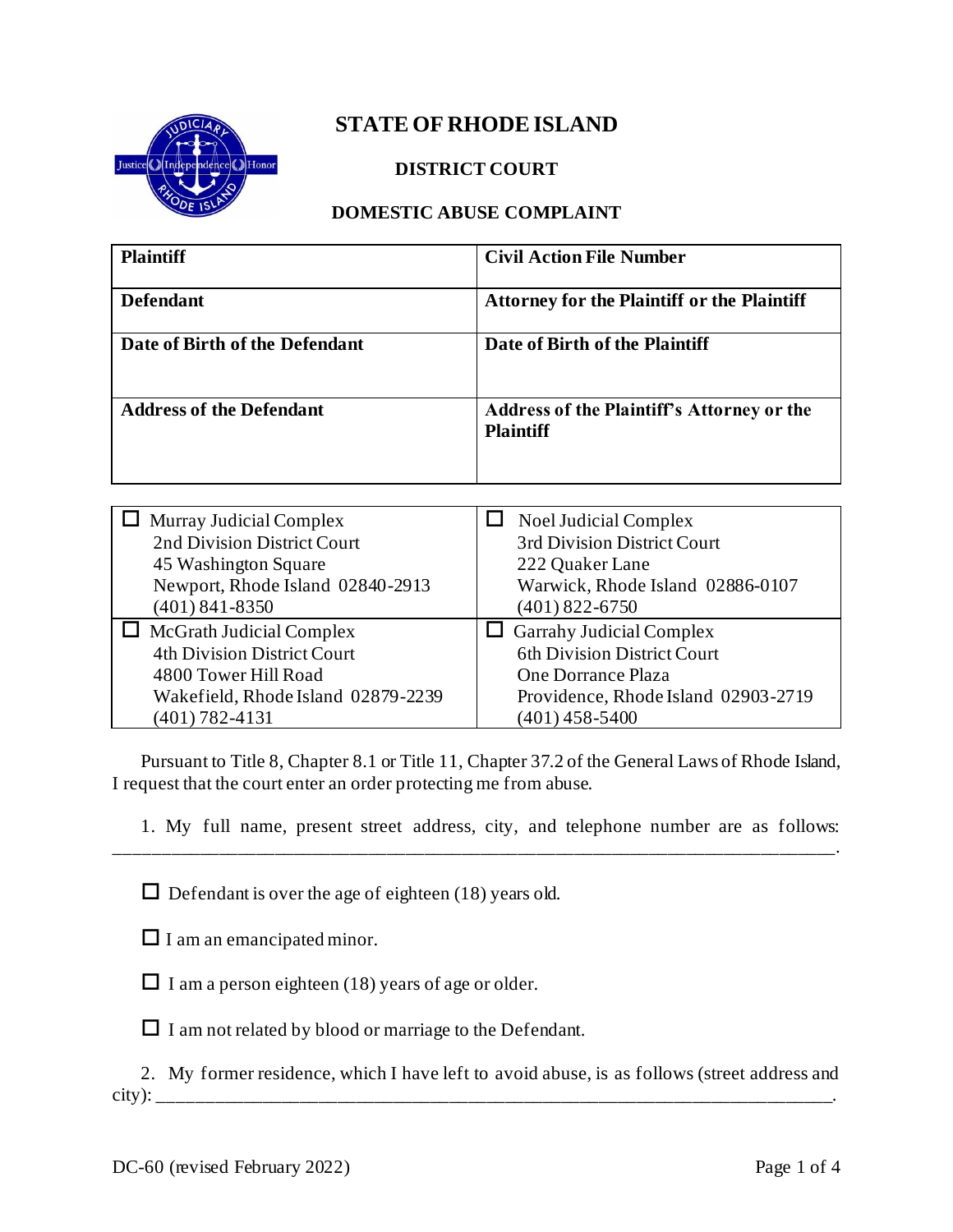

# **STATE OF RHODE ISLAND**

## **DISTRICT COURT**

- 3. My  $\Box$  present  $\Box$  former residence is a house My  $\Box$  present  $\Box$  former residence is an  $\Box$  I own apartment
	-
	- $\Box$  Defendant owns<sup>\*</sup>  $\Box$  There is no lease
	-

- 
- $\Box$  We jointly own  $\Box$  My name is on the lease and the
	- Defendant's is not
	- $\Box$  Defendant's name is on the lease and mine is not\*
	- $\Box$  Both our names are on lease

\*No order shall issue which would have the effect of compelling the Defendant who has the sole legal interest in a residence to vacate said residence.

4. The full name, present street address, city, and telephone number of the person causing me abuse (the defendant) are as follows:

5. My relationship to the Defendant is as follows:

 $\Box$  Defendant and I together are not the legal parents of one (1) or more children.

 $\Box$  Defendant and I have resided together within the preceding three (3) years.

- $\Box$  Defendant and I are presently residing in the same living quarters.
- $\Box$  Defendant and I have had a substantive dating relationship within the preceding year.
- $\Box$  My relationship was created by the Defendant's conduct thereby granting jurisdiction to the District Court under applicable statutes.

6. On or about the same state of the set of the set of provocation, I suffered abuse when the Defendant:

 $\Box$  Attempted to cause me physical harm.



- $\Box$  Placed me in fear of imminent serious physical harm.
- $\Box$  Caused me to engage involuntarily in sexual relations by force, threat of force, or duress.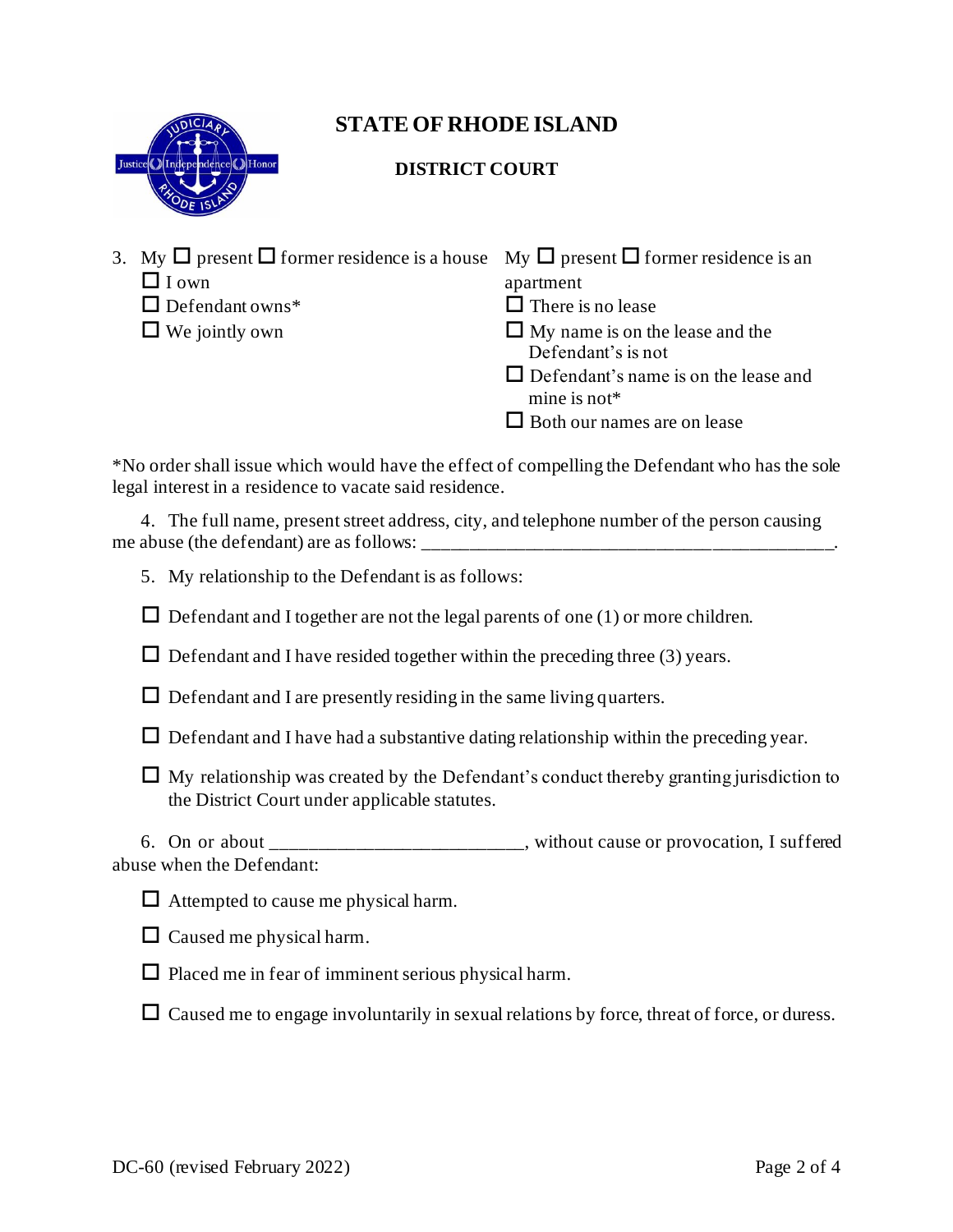

## **STATE OF RHODE ISLAND**

### **DISTRICT COURT**

 $\Box$  Committed a sexual assault against me as defined in G.L. 1956 §§ 11-37-1, 11-37-2, 11-37-4, 11-37-6, 11-37-8.1, 11-37-8.3, or 11-59-2.

 $\Box$  Committed stalking or cyber stalking against me.

 $\Box$  Specifically, the Defendant

7. I ask that:

 $\Box$  The court order that the Defendant be restrained and enjoined from contacting, assaulting, molesting, or otherwise interfering with the Plaintiff at home, on the street, or elsewhere.

 $\Box$  The court order the Defendant to immediately leave the household which is located at \_\_\_\_\_\_\_\_\_\_\_\_\_\_\_\_\_\_\_\_\_\_\_\_\_\_\_\_\_\_\_\_\_\_\_\_\_\_\_\_\_\_\_\_\_\_\_\_\_\_\_\_\_\_\_\_\_\_\_\_\_\_\_\_\_\_\_\_\_\_\_.

 $\Box$  The court orders that the Defendant be ordered to surrender physical possession of all firearms in the Defendant's possession, care, custody, or control and further order the Defendant restrained from purchasing, receiving, or attempting to purchase or receive any firearms while the protective order is in effect.

#### 8. I certify that:

 $\Box$  To the best of my knowledge the Defendant is not an active member of the military service; and/or

 $\Box$  To the best of my knowledge the Defendant is not a sworn peace officer as defined in G.L. 1956 § 12-7-21.

 I request that the above relief be ordered without notice because it clearly appears from specific facts shown by affidavit or by the verified complaint that I will suffer immediate and irreparable injury, loss, or damage before notice can be served and a hearing had thereon. I understand that the courts will schedule a hearing no later than twenty-one (21) days after such order is entered on the question of continuing such temporary order.

I have not sought a Protective Order from any other judicial officer of the District Court arising out of the same facts or circumstances alleged in this complaint.